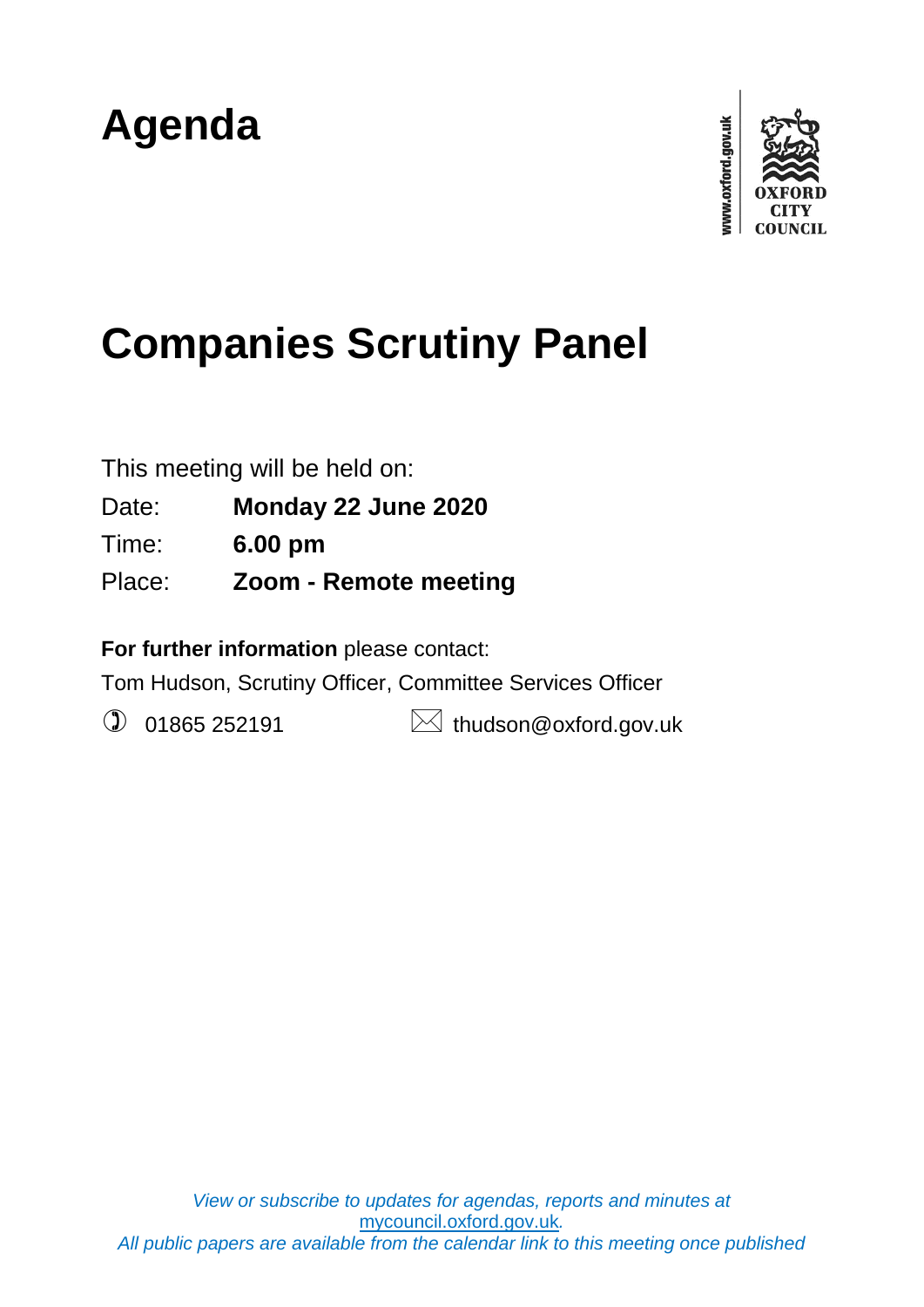### **Membership**

#### **City Councillors**

Councillor James Fry (Chair)

Councillor Tom Landell Mills Councillor Chewe Munkonge Councillor Craig Simmons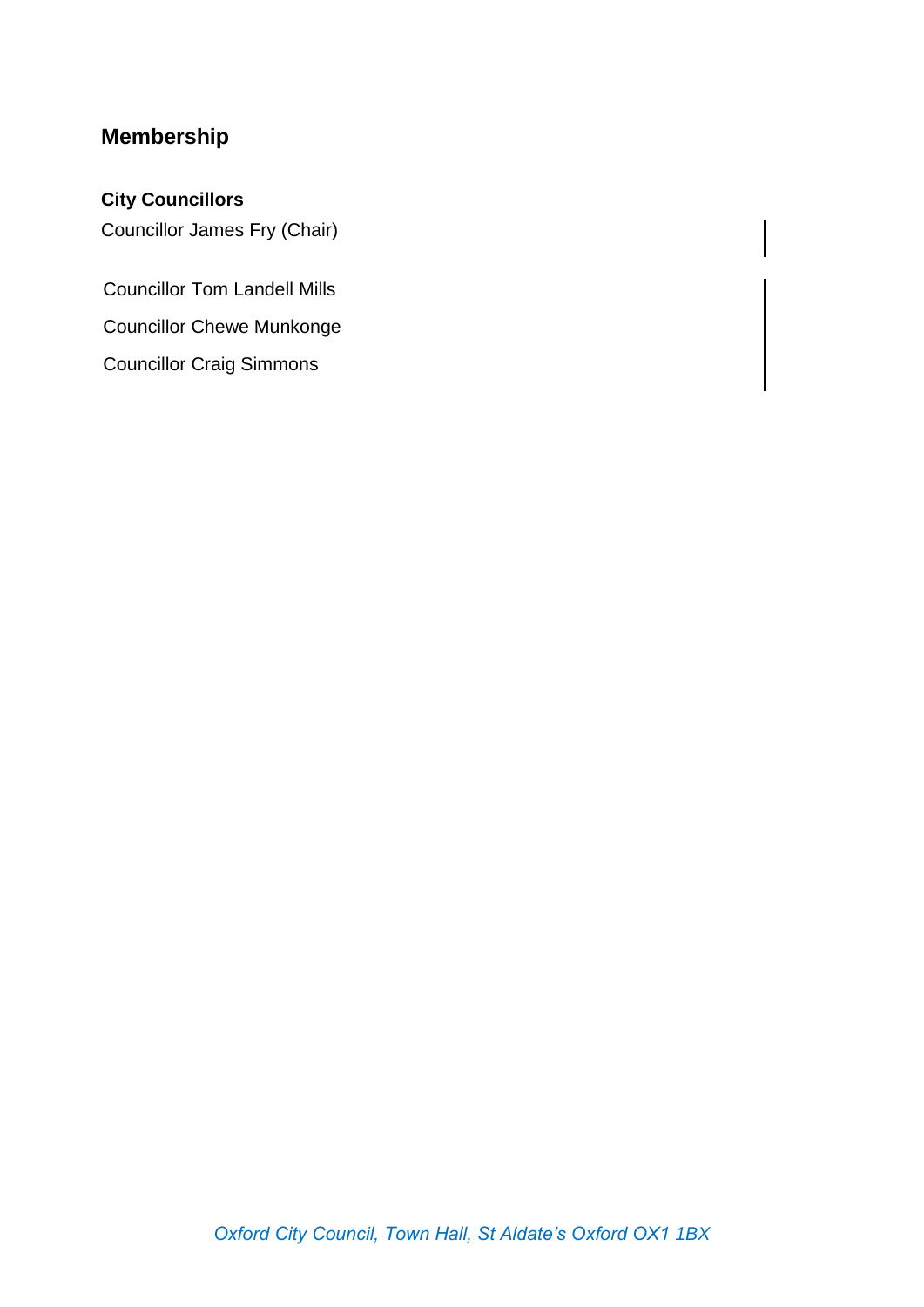### **Agenda**

|             |                                                                                                                                                                                                                                                                                            | <b>Pages</b> |
|-------------|--------------------------------------------------------------------------------------------------------------------------------------------------------------------------------------------------------------------------------------------------------------------------------------------|--------------|
| 1           | <b>Apologies</b>                                                                                                                                                                                                                                                                           |              |
| $\mathbf 2$ | <b>Declarations of Interest</b>                                                                                                                                                                                                                                                            |              |
| 3           | Items to be considered in private                                                                                                                                                                                                                                                          |              |
|             | Items to be considered in private - matters exempt from<br>publication                                                                                                                                                                                                                     |              |
|             | If the Panel wishes to exclude the press and the public from the<br>meeting during consideration of any of the items on the exempt from<br>publication part of the agenda or at any other point in the meeting, it will<br>be necessary for the Panel to pass a resolution to that effect. |              |
|             | The Panel may maintain the exemption if and so long as, in all the<br>circumstances of the case, the public interest in maintaining the<br>exemption outweighs the public interest in disclosing the information.                                                                          |              |
| 4           | Minutes of the previous meeting                                                                                                                                                                                                                                                            | $7 - 12$     |
|             | Recommendation: That the notes of the meeting held on 12 <sup>th</sup> March<br>2020 be approved.                                                                                                                                                                                          |              |
| 5           | <b>Responses to previous recommendations</b>                                                                                                                                                                                                                                               |              |
|             | The Panel is asked to note that the meeting of the Shareholder and<br>Joint Venture Group scheduled for 17 <sup>th</sup> March was cancelled due to the<br>coronavirus. As such, the recommendations of the previous meeting<br>have not been considered.                                  |              |
| 6           | <b>Shareholder and Joint Venture Group reports</b>                                                                                                                                                                                                                                         |              |
|             | To consider reports to the Shareholder and Joint Venture Group<br>(reports to follow as a supplement)                                                                                                                                                                                      |              |
| 7           | Dates of the Next Meeting                                                                                                                                                                                                                                                                  |              |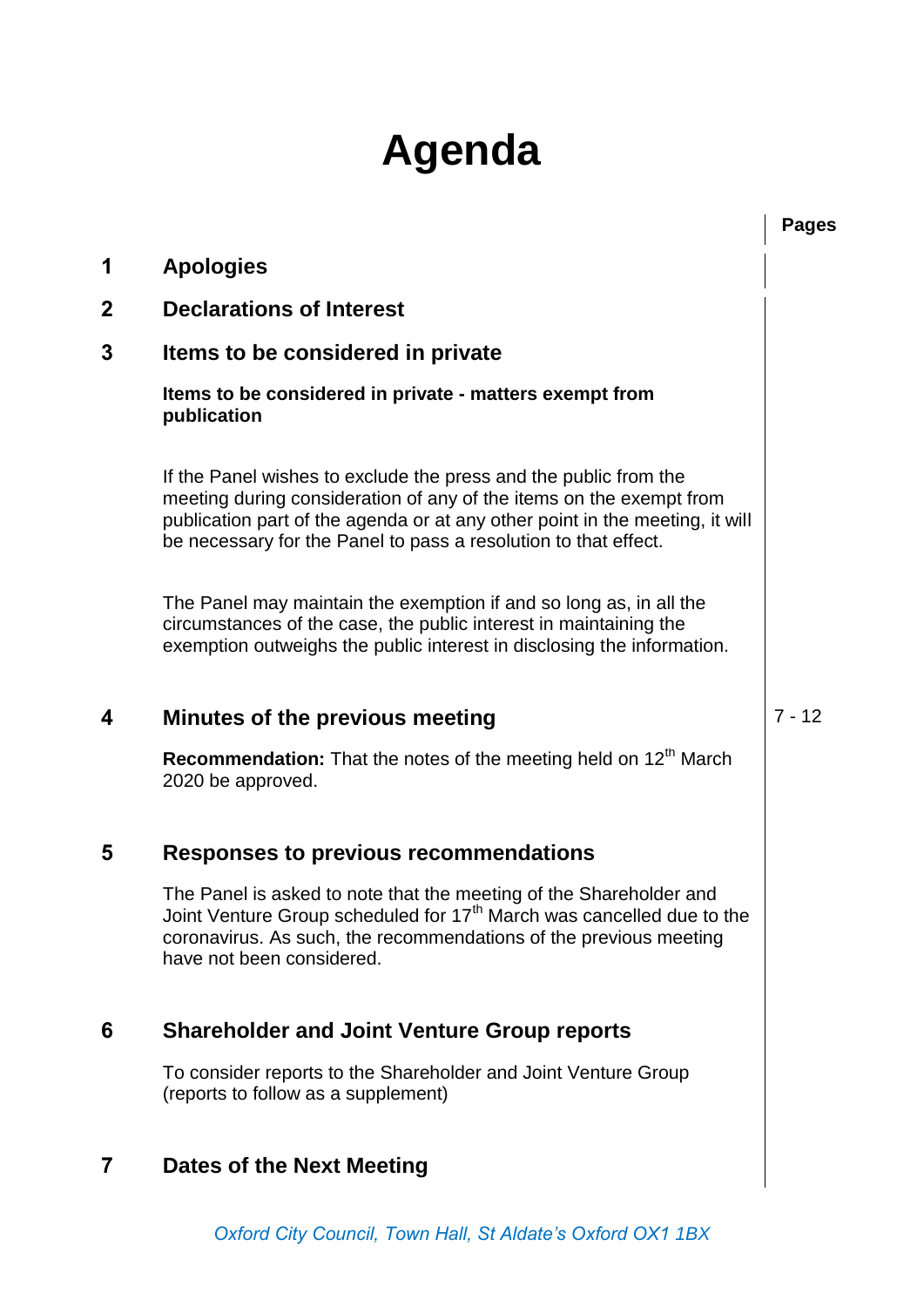The next meeting of the Companies Scrutiny Panel will be held on:

- 14 September 2020